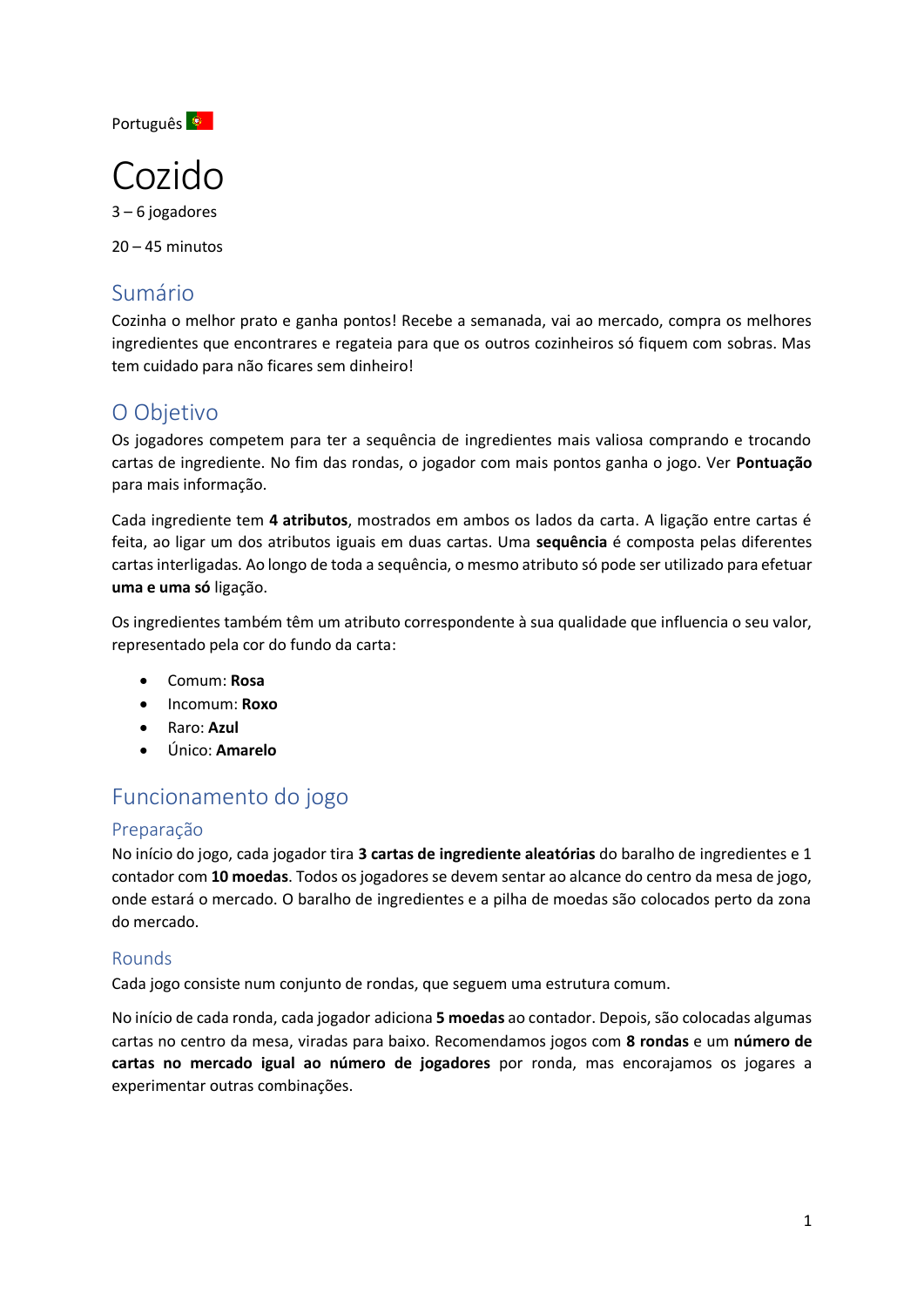As rondas funcionam da seguinte forma:

#### Fase de Mercado

A carta seguinte do mercado é virada e revelada a todos os jogadores. Cada jogador escolhe o número de moedas a licitar e coloca-as à sua frente, escondendo-as com as mãos. (No caso do tabletopia, todos os jogadores devem de escrever no chat do jogo, a quantia que desejam licitar). Todas as licitações são reveladas em simultâneo, e o jogador com a maior licitação recebe a carta. As moedas que o vencedor licitou são devolvidas à pilha comum de moedas, enquanto os restantes jogadores mantêm o número de moedas. (No caso do tabletopia, os jogadores devem reduzir o valor licitado no seu contador). Se duas ou mais licitações estão empatadas em primeiro lugar, os jogadores podem aumentar a licitação, também numa licitação escondida, repetindo até existir um vencedor. Se todos os jogadores atingiram o valor máximo de moedas que podem ou querem licitar e ainda existir um empate, a carta é baralhada no baralho de ingredientes e uma nova é revelada do topo do baralho para a substituir, em que todos os jogadores voltam a licitar.

#### Fase de trocas

Os jogadores anunciam que cartas gostariam de comprar ou vender até encontrarem uma troca favorável. Não é necessário dar nenhuma informação mínima sobre as cartas antes da troca. As trocas podem incluir qualquer combinação de cartas ou moedas. Quando os jogadores estão satisfeitos ou não conseguem trocar mais cartas, a ronda termina.

## Pontuação

O jogo acaba quando todas as rondas terminam. Para determinar o vencedor, são contados os pontos de cada jogador.

A maioria dos pontos é obtida com uma mais longa sequência de cartas de ingrediente. Uma sequência é um conjunto de cartas em que quaisquer duas cartas seguidas partilham um atributo de ingrediente comum. Uma carta pode apenas partilhar cada atributo com uma única outra carta, sendo este atributo usado uma e apenas uma vez ao longo de toda a sequência. Os jogadores podem reordenar a sequência para maximizar os seus pontos, tendo em conta o número de ingredientes na sequência e as suas qualidades.

No fim do jogo, o jogador com o maior número de pontos é declarado o vencedor. Os pontos são atribuídos de acordo com as seguintes regras:

- 1. Cada carta na sequência vale pontos de acordo com a sua qualidade:
	- Comum (rosa): **1 ponto**
	- Incomum (roxo): **2 pontos**
	- Raro (azul): **3 pontos**
	- Único (amarelo): **5 pontos**
- 2. Cada 5 moedas ainda na pilha do jogador valem **1 ponto**, arredondado para o valor mais baixo.
- 3. Se um jogador usar todas as suas cartas numa sequência em ciclo, em que a última carta tem um atributo em comum com a primeira, sendo este não utilizado previamente, cada carta vale **1 ponto adicional**.

Se dois ou mais jogadores terminaram com o mesmo número de pontos, ganha o jogador com a sequência mais longa. Caso ainda exista empate, ganha o jogador com o maior número de moedas.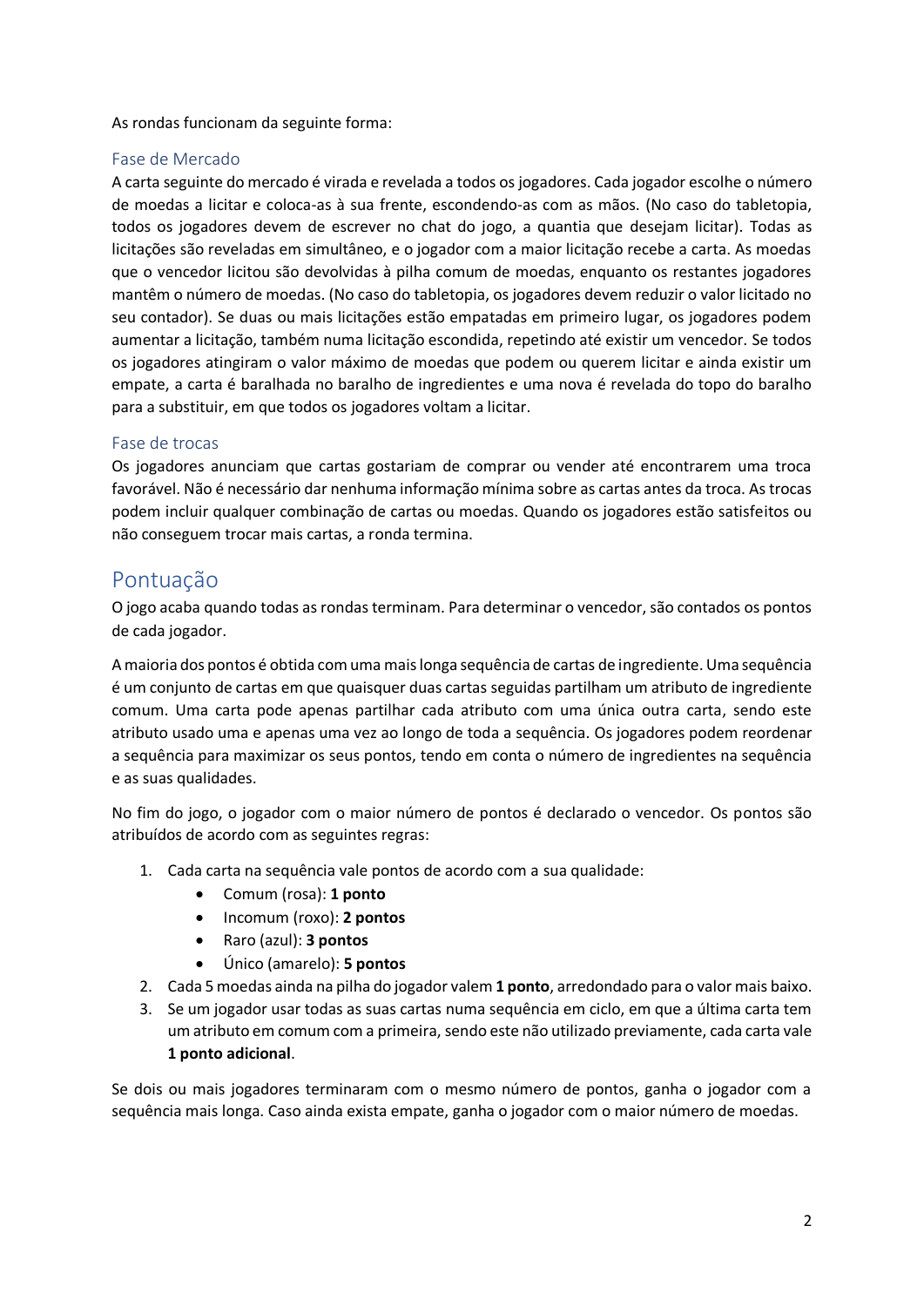English<sup>SK</sup>

# Potluck

3 – 6 players  $20 - 45$  minutes

## Overview

Cook the best dish and win points! Take your allowance, go to the market, buy the best ingredients you can find and banter to make sure everyone else can only get leftovers. But be careful not to run out of money!

# The goal

Players compete towards the most valuable sequence of ingredients by buying and trading ingredient cards. At the end of all rounds, be the player with the most points to win the game. See **Scoring** for more information.

Each ingredient has 4 attributes, shown on both sides of the card. The connection between cards is made by connecting one of the same attributes on two cards. A **sequence** consists of the different interconnected cards. Throughout the entire sequence, the same attribute can only be used to make **one and only one** connection.

Ingredients also have a quality attribute which influences their value, represented by the card's background colour:

- Common: **Pink**
- Uncommon: **Purple**
- Rare: **Blue**
- Unique: **Yellow**

## Playing the game

#### Preparation

At the beginning of the game, each player takes **3 random ingredient cards** from the ingredient deck and **1 counter** with **5 coins**. All players should be able to reach the centre of the table, where the market will be displayed. The ingredient deck and coin stack are placed near the market area.

### Rounds

Each game consists of several rounds, all of which follow the same structure.

At the start of each round, each player adds **5 coins** to their counter. Then, a few cards are placed at the centre of the table, all facing down. We recommend **8 rounds** and **market cards equal to the number of players** per round, but players are encouraged to try other combinations.